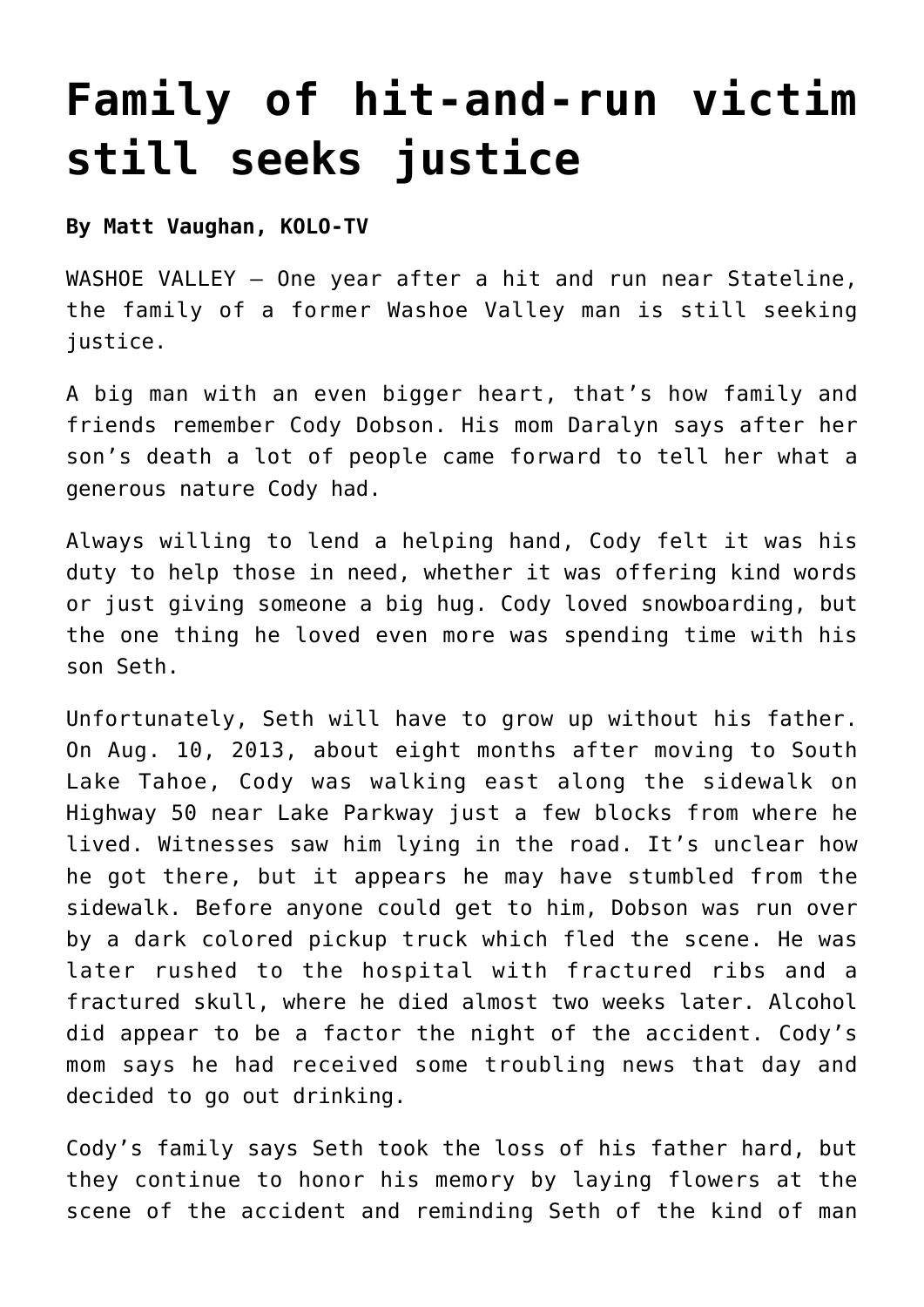his dad was.

NHP is still asking for help in tracking down the driver that hit Cody. The truck is described as a dark colored Dodge pickup, possibly green or blue with an extended cab, matching camper shell and grey molding. Anyone with information or who may have seen something that night is asked to call NHP or secret witness.

**[Read the whole story](http://www.kolotv.com/home/headlines/One-Year-Later-Family-of-Hit-and-Run-Victim-Still-Seek-Justice-270479631.html)**

## **[Popularity of golf on the](https://www.laketahoenews.net/2014/08/popularity-of-golf-on-the-decline/) [decline](https://www.laketahoenews.net/2014/08/popularity-of-golf-on-the-decline/)**

#### **By Alanna Petroff, CNNMoney**

Golf's popularity is waning and the industry is getting whacked.

Adidas, which owns the popular TaylorMade brand, is the latest company to warn about the decline of the sport. Sales at its golf division dropped by nearly 20 percent in the second quarter, leading the sportswear company to slash earnings forecasts for the year.

Callaway Golf reported a 7 percent decline in sales for the second quarter and predicted market conditions would remain "challenging" throughout the year. Even Nike's golf division is underperforming. Sales stagnated over the last year as nearly every other division reported growth.

#### **[Read the whole story](http://money.cnn.com/2014/08/07/investing/golf-sport/index.html)**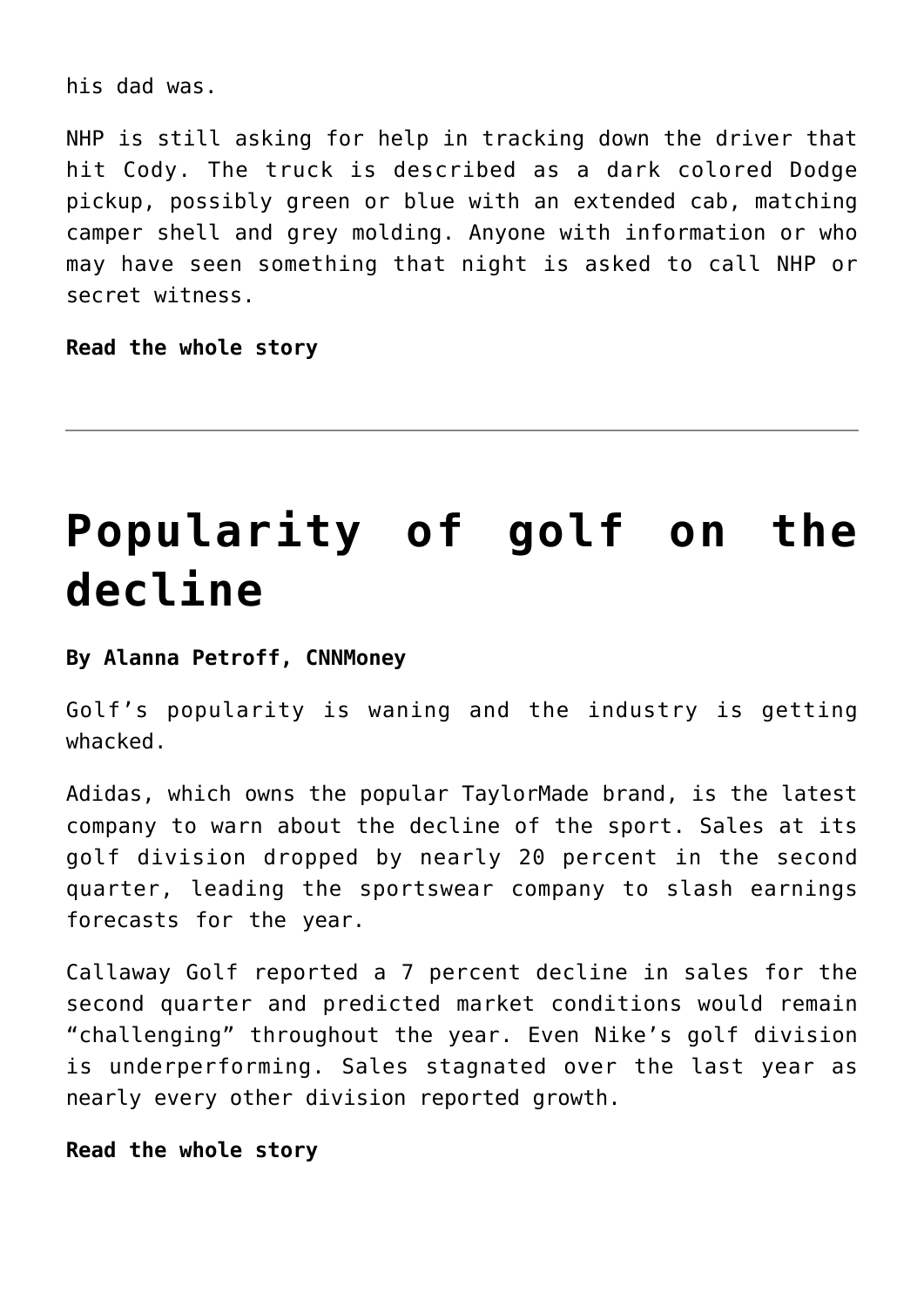### **[Expo to focus on veterans'](https://www.laketahoenews.net/2014/08/expo-to-focus-on-veterans-health-issues/) [health issues](https://www.laketahoenews.net/2014/08/expo-to-focus-on-veterans-health-issues/)**

Global Transformation Network is trying to bring awareness to the high number of suicides among veterans.

The goal of a daylong expo on the South Shore on Sept. 6 is to bring awareness to Lake Tahoe-Reno-Carson City and the surrounding areas about healing brain injuries with hyperbaric oxygen therapy.

A free wellness expo will be offered to show the advanced treatments and products for support of brain injury, PTS/PTSD, and depression that lead to mental illness and suicide. Frank Irwin, a hyperbaric oxygen technician expert from North Lake Tahoe, will give a talk at 3pm.

That evening there will be a stage production. "Forever Dreams for Veterans" is described as a live production with a circus feel and a touch of Broadway.

For more info or to buy tickets, go [online.](http://foreverdreamsforveterans.com/Events/Forever-Dreams-for-Veterans-Sh/forever-dreams-for-veterans-show.html)

# **[Nev. has weakest rise in](https://www.laketahoenews.net/2014/08/nev-has-weakest-rise-in-consumer-spending-in-u-s/) [consumer spending in U.S.](https://www.laketahoenews.net/2014/08/nev-has-weakest-rise-in-consumer-spending-in-u-s/)**

#### **By Scott Sonner, AP**

RENO — Consumer spending in Nevada rose to its highest level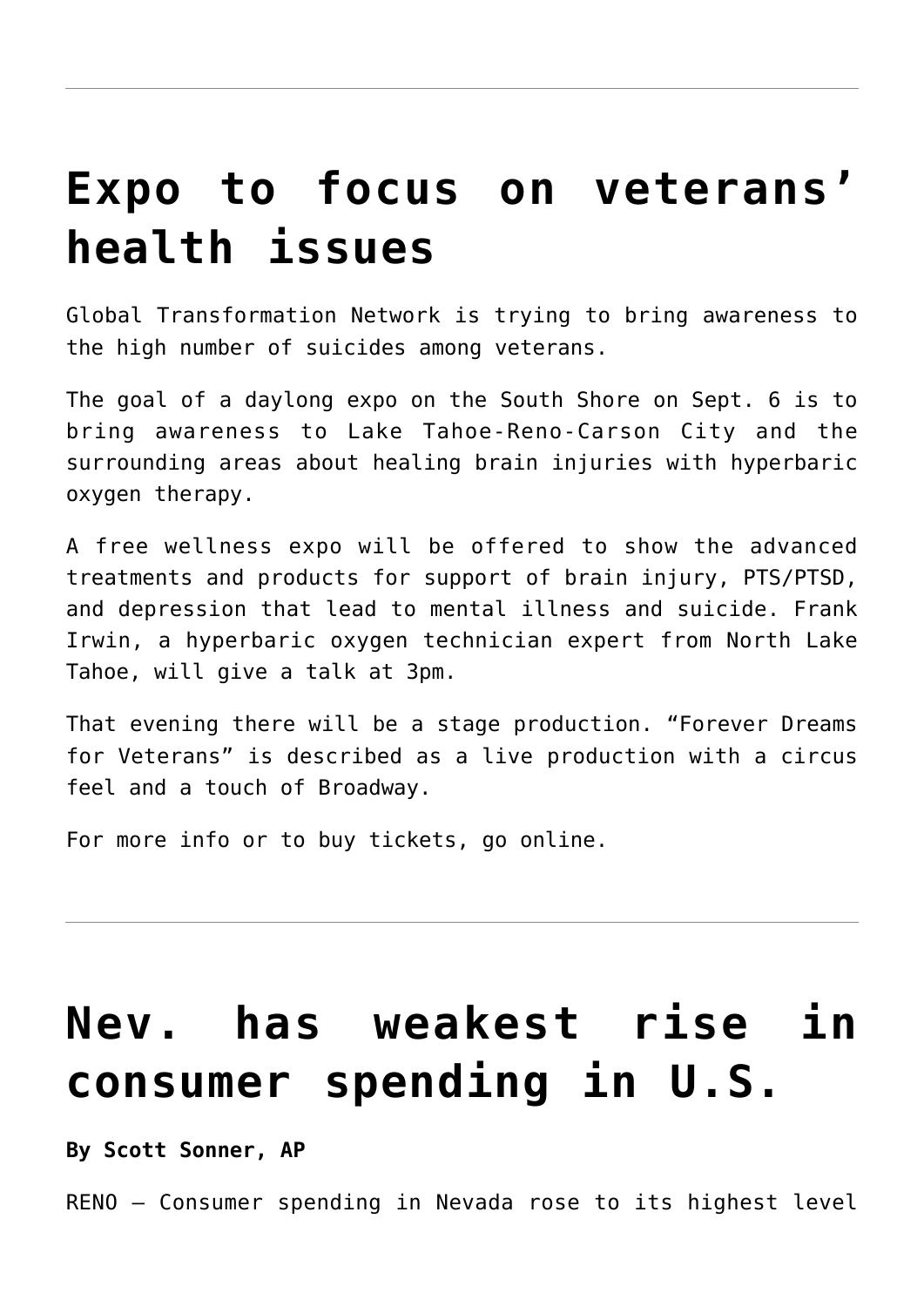in five years in 2012 but continued to lag far behind the national average, according to a report released Thursday showing a wide discrepancy in economic recovery from the recession across the country.

Personal consumption expenditures jumped 28 percent in North Dakota, the largest gain nationwide, from 2010 through 2012. It surged nearly 16 percent in Oklahoma, the U.S. Bureau of Economic Analysis report said.

By contrast, spending rose a scant 3.5 percent in Nevada, the weakest for any state and far below the 10.7 percent national average during that two-year stretch.

The study shows consumer spending in Nevada went on a wild ride for nearly a decade, doubling from \$39.5 billion in 1999 to \$80.5 billion in 2007, but had fallen off to \$76.6 billion by 2009 before slowing climbing again the next three years to a peak of \$81.4 billion in 2012.

For the whole period from 1997-2012, Nevada's 6.4 percent growth was second only to Hawaii's 6.8 percent — half again as much as the national average of 4.1 percent.

But it truly was a roller coaster like few other states experienced — doubling the national average with 12.9 percent growth in 2004 at the peak of Nevada's housing boom, and five years later suffering a 4.6 percent decline that was three times worse than the U.S. average in 2009 when the state led the nation in bankruptcies, foreclosures and unemployment.

And while Nevada's growth from 2010 to 2012 was the nation's worst, it was one of only four places that posted a gain in 2012 compared with  $2011 - 3.8$  percent compared to 2 percent. The others were Arizona, North Carolina, Utah and the District of Columbia.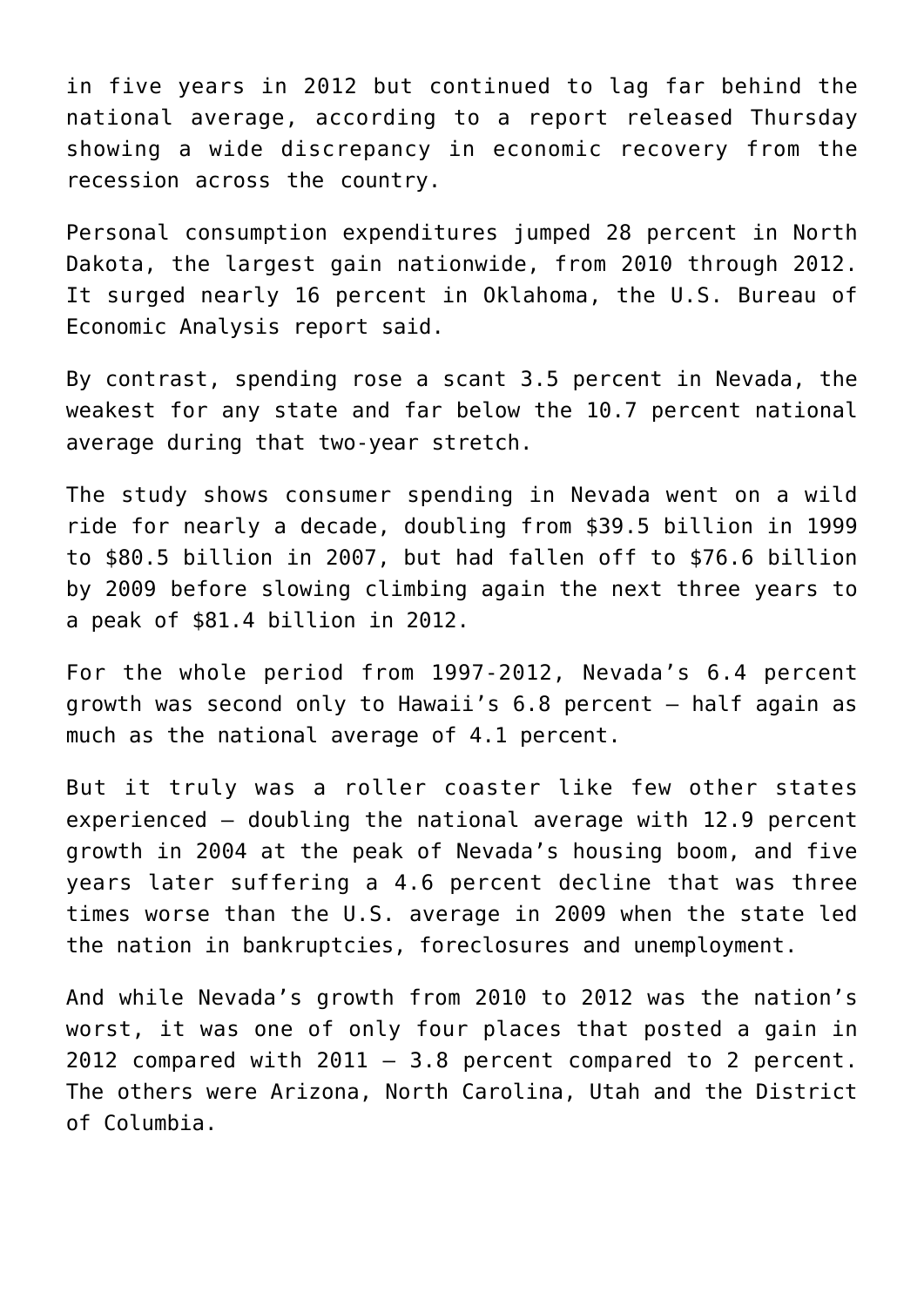## **[Truckee organizing Citizen](https://www.laketahoenews.net/2014/08/truckee-organizing-citizen-police-academy/) [Police Academy](https://www.laketahoenews.net/2014/08/truckee-organizing-citizen-police-academy/)**

Truckee Police Department is putting on a Citizen Police Academy in September.

Participants will learn ways to protect themselves and their property against crimes such as identity theft and burglary, as well as being prepared for emergencies.

This eight-week academy is designed to provide our citizens with an overview of the police department's functions and operational procedures.

The first class begins Sept. 11, 6-8pm. It is free. People must be 16 and have no prior felony or serious misdemeanor convictions, and live in Truckee.

If you are interested in applying, call 530.550.2323.

### **[Complaints follow North Shore](https://www.laketahoenews.net/2014/08/complaints-follow-north-shore-concert/) [concert](https://www.laketahoenews.net/2014/08/complaints-follow-north-shore-concert/)**

North Shore residents were not happy with the noise, fire concerns, curfew, parking and trash problems in neighborhoods because of concerts in July.

North Tahoe Public Utility District, and concert promoter PR Entertainment, are taking steps now to reduce the impact on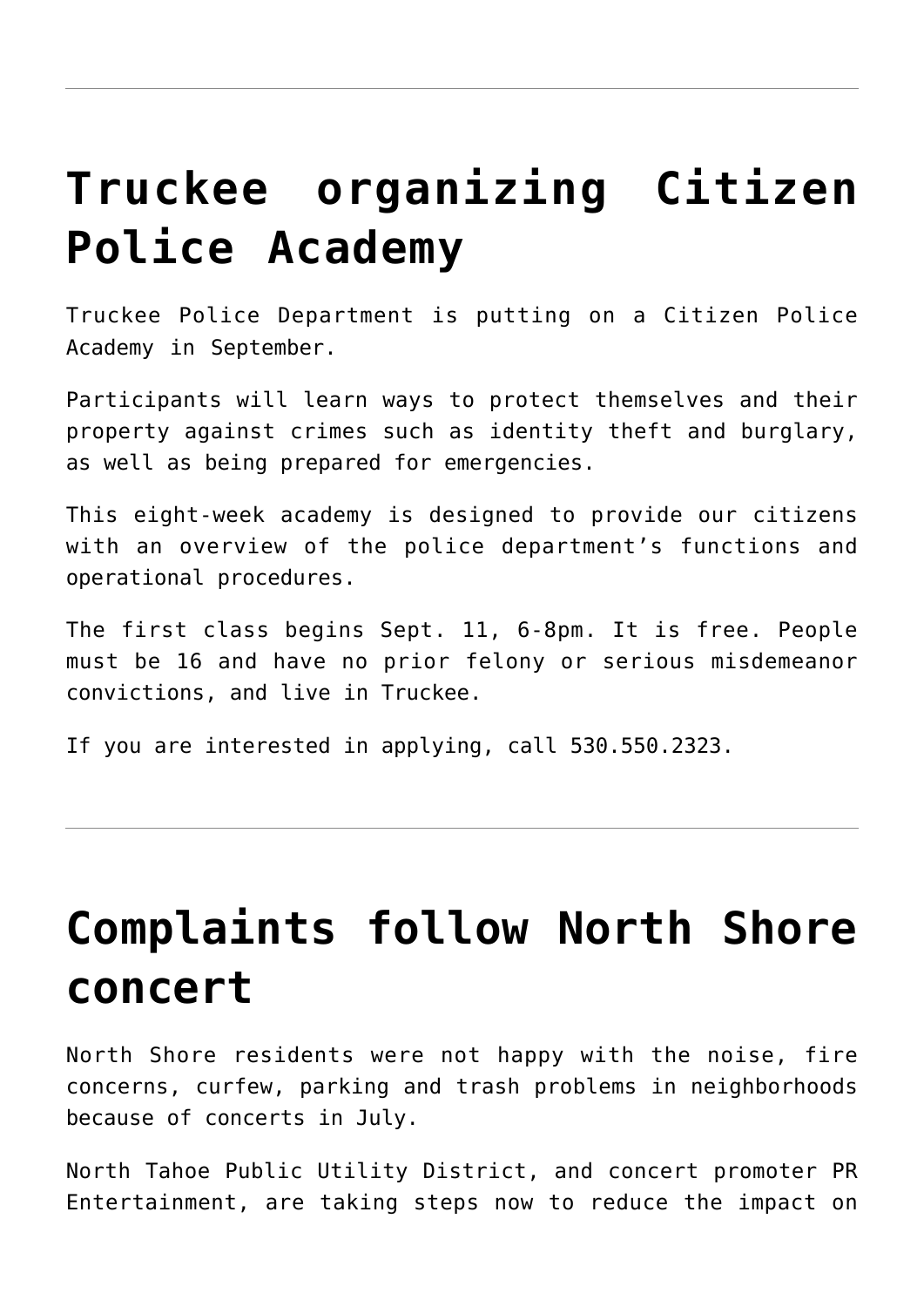the surrounding neighborhoods during the August concert. Rebelution, Iration, The Green, and Stick Man will be at North Tahoe Regional Park on Aug. 13.

"This was the first time that the current staff has put on an event of this magnitude and while we acknowledge there are adjustments that need to be made, all things considered, we are pleased with the way things went," Tracey Towner, with North Tahoe Public Utility District, said in a statement. "We are implementing changes to lessen the impacts on our neighbors, the residents that live in the surrounding neighborhoods."

The stage will be relocated to change the direction of the sound, the speakers will be turned more inward, and the natural surrounding will be used to help damp down the sound in the neighborhoods.

The district will be posting notices at the entrance to the neighborhoods surrounding the park the weekend prior to the concert alerting residents of the time/date of the event and who they can call for additional information. Days prior to the event the neighborhoods will be signed with "No Park Access" signs and "No Parking Signs".

VIP parking prices will be reduced and the shuttle service will run from Northstar.

There will be a designated smoking area during the concerts and signs around the park indicating "No Smoking in the Forest Due to High Fire Danger."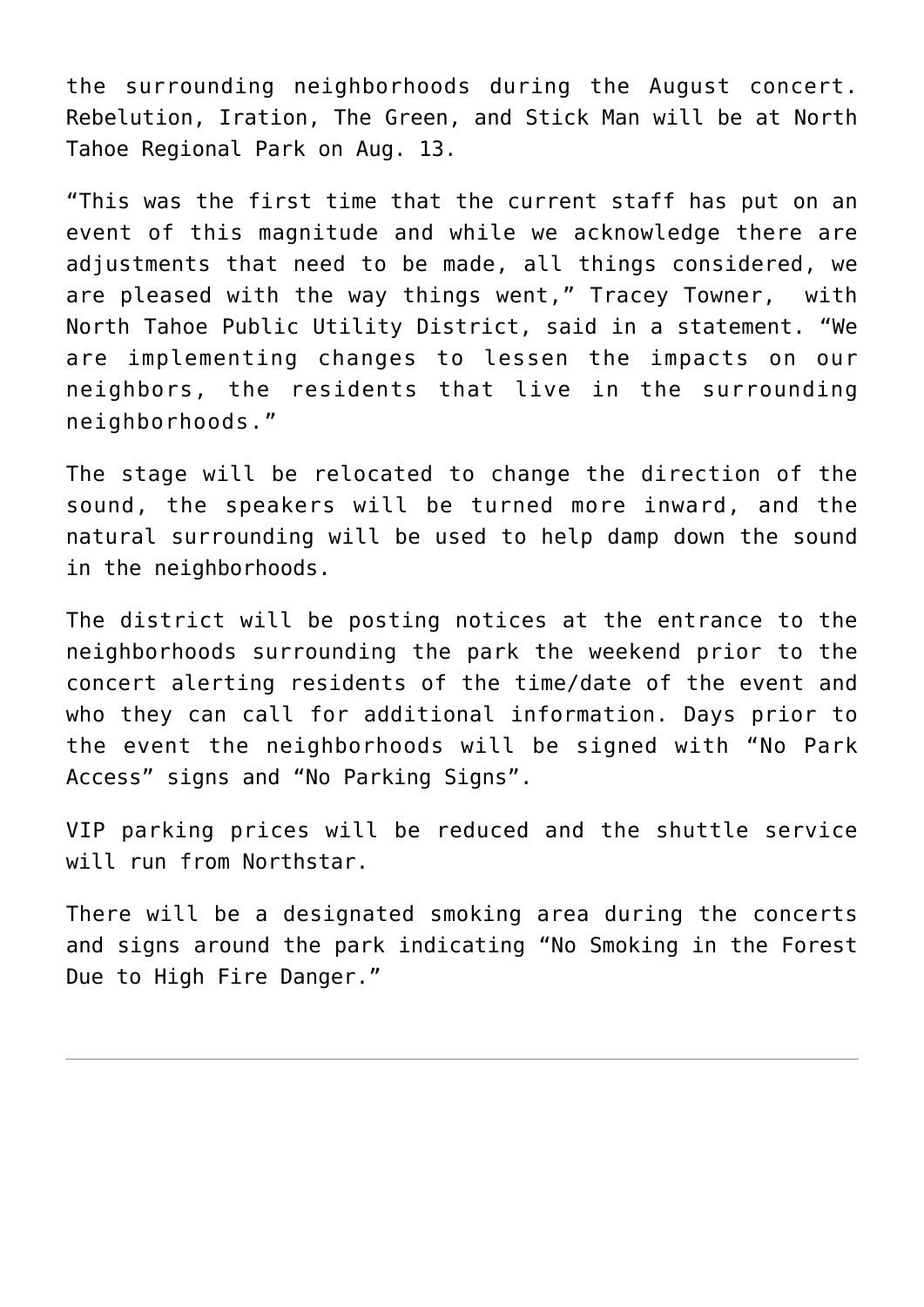### **[Brown pitches \\$6 billion](https://www.laketahoenews.net/2014/08/brown-pitches-6-billion-water-bond/) [water bond](https://www.laketahoenews.net/2014/08/brown-pitches-6-billion-water-bond/)**

#### **By Melanie Mason, Los Angeles Times**

Seeking to balance the state's water needs with his reputation for fiscal caution, Gov. Jerry Brown called for a "no-frills, no pork" \$6-billion water bond in an email to campaign supporters Tuesday afternoon.

Brown kicked off the letter by noting that "drought conditions in California grow more serious by the day," and acknowledging more must be done for the state's water infrastructure.

But, he says, the \$11.1-billion bond currently set to go before voters in November has "a price tag beyond what's reasonable or affordable." He describes the measure, originally written in 2009, as "pork-laden."

Instead, Brown pitches a \$6-billion plan similar to the framework his office circulated in June. The proposal, he says, "invests in the most critical projects without breaking the bank."

**[Read the whole story](http://www.latimes.com/local/political/la-me-pc-brown-water-bond-20140805-story.html)**

# **[Sample the Sierra adds Labor](https://www.laketahoenews.net/2014/08/sample-the-sierra-adds-labor-day-events/) [Day events](https://www.laketahoenews.net/2014/08/sample-the-sierra-adds-labor-day-events/)**

There will be a pop-up dinner and farm-to-fork bus tour to extend Sample the Sierra on Labor Day weekend in South Lake Tahoe.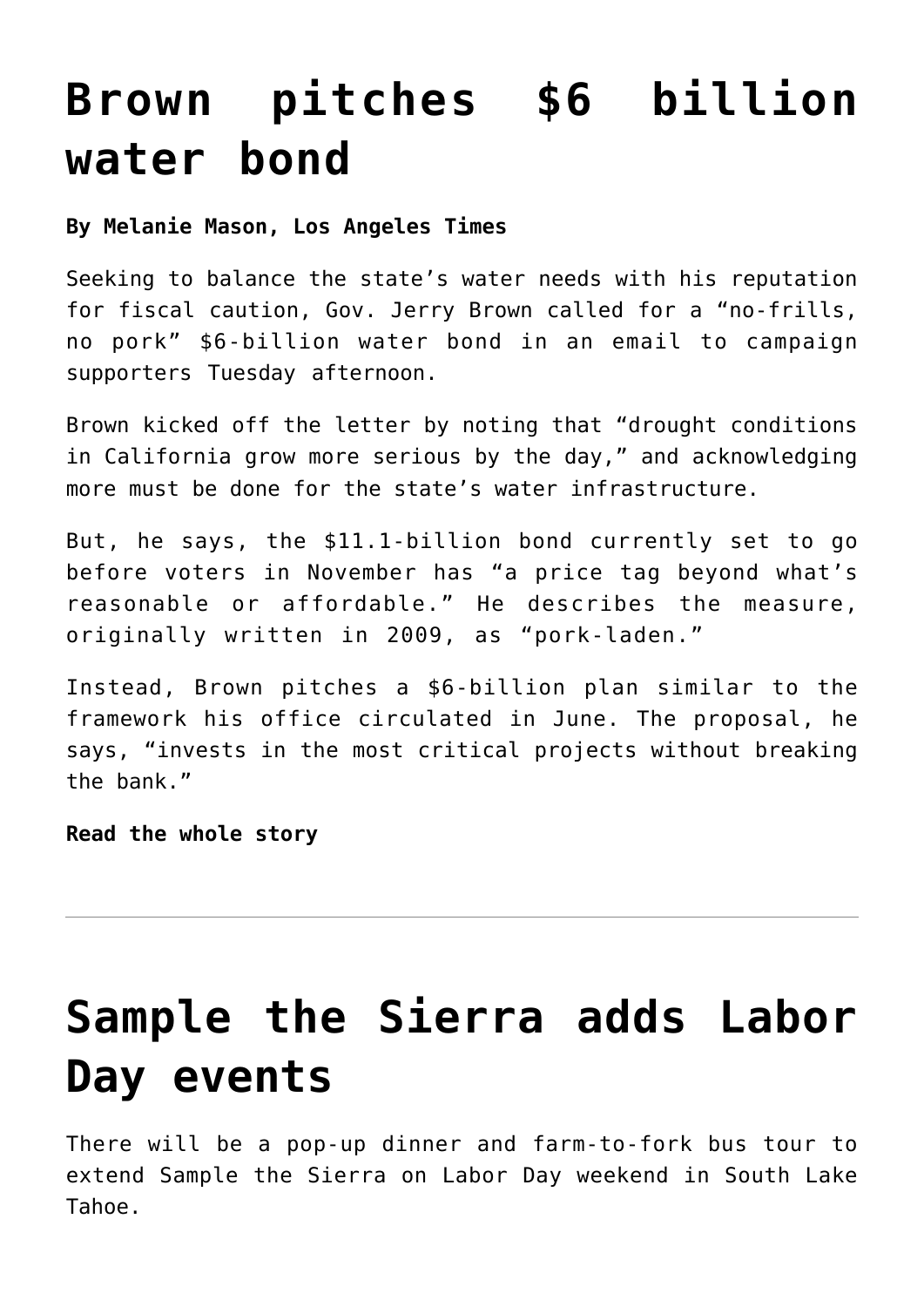The dinner is Aug 29 from 6-8pm at Lake Tahoe Community College. The dinner and documentary under the stars at the Demonstration Garden will feature Chef Stephen Moise of The Ridge Tahoe. He will prepare a three-course dinner featuring locally sourced ingredients.

Cost is \$75. For more info and tickets, email Michelle@tahoechamber.org.

The bus tour of Apple Valley is Aug. 30 from 9am-3pm. This tour will feature El Dorado County producers and wineries.

The cost is \$65. For more info, email Michelle@tahoechamber.org.

#### **[Dog obedience class at Kahle](https://www.laketahoenews.net/2014/08/dog-obedience-class-at-kahle/)**

There will be a six-week dog obedience class at Kahle Community Center in Stateline from July 31- Sept.

The Thursday classes will be from 7-8pm.

The cost is \$80.

Instructor is Guy Yeaman uses a light handed approach to help dogs obey commands like heel, sit, stand, stay and recall.

Each dog needs a training collar and a fabric leather lead. Dogs must be at least 4 months old. Bring a copy of the dogs shot records to the first class.

To register or for more info, call 775.586.7271.